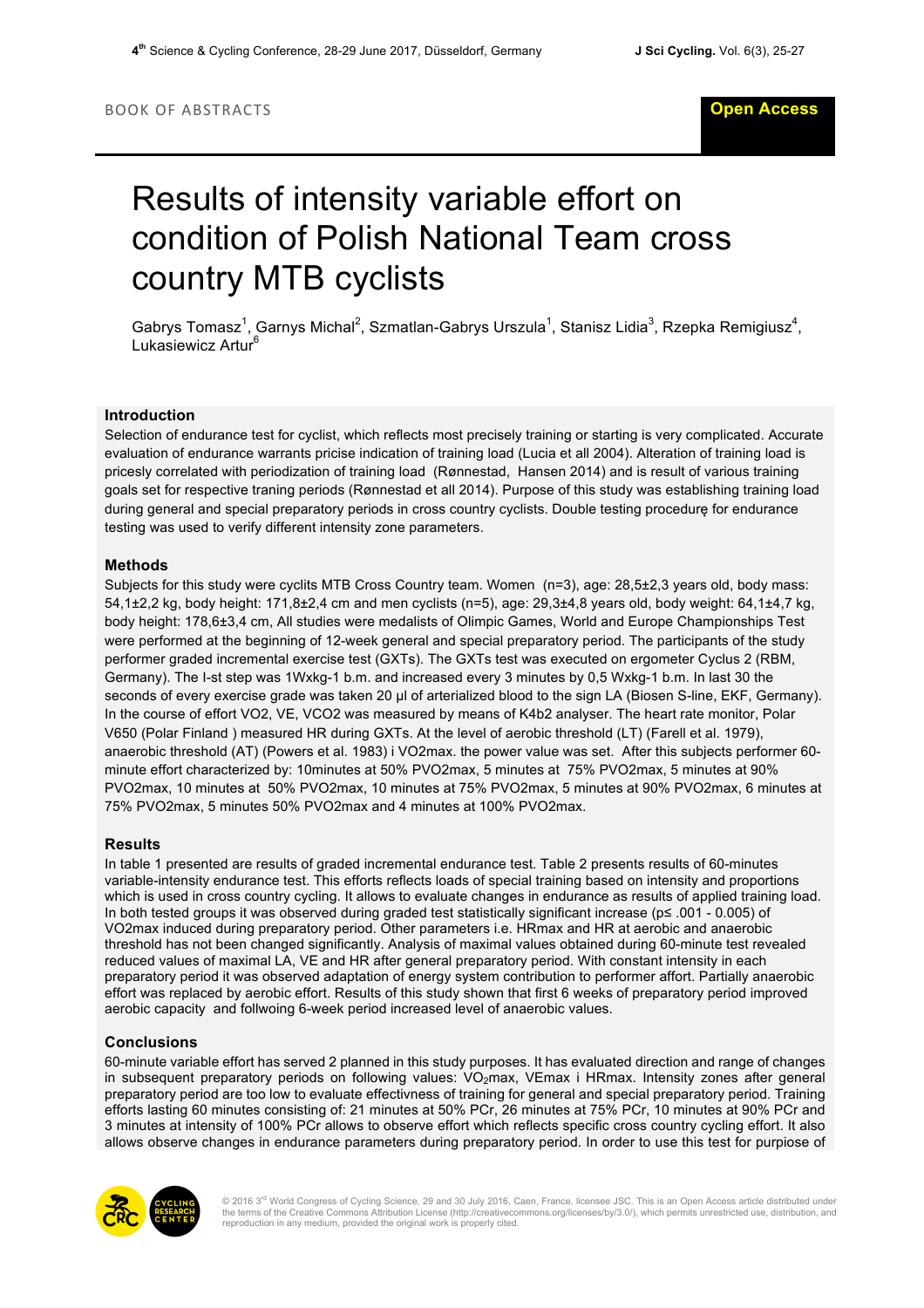verification of training intensity zones, it is required to performing test and establishing parameters used in graded endurance test.

| Parameters                                                     | Women |           |                |           |       |           | Men          |           |                |           |       |           |  |
|----------------------------------------------------------------|-------|-----------|----------------|-----------|-------|-----------|--------------|-----------|----------------|-----------|-------|-----------|--|
|                                                                |       |           | $\overline{2}$ |           | 3     |           |              |           | $\overline{2}$ |           | 3     |           |  |
|                                                                | X     | <b>SD</b> | X              | <b>SD</b> | X     | <b>SD</b> | $\mathbf{X}$ | <b>SD</b> | X              | <b>SD</b> | X     | <b>SD</b> |  |
| VO <sub>2</sub> max (mlxmin <sup>-</sup><br>${}^{1}xkg^{-1}$ ) | 61,7  | 2,8       | 68,7           | 0,6       | 68,5  | 4,82      | 73,2         | 3,3       | 78,2           | 4,0       | 79,3  | 3,56      |  |
| $VEmax (lxmin-1)$                                              | 106,3 | 21,5      | 104,3          | 17,2      | 112,7 | 18,34     | 162,3        | 16,0      | 183,0          | 37,8      | 171,2 | 29,28     |  |
| $HRmax$ (udxmin <sup>-1</sup> )                                | 188,0 | 11,8      | 189,7          | 11,7      | 191,7 | 9,61      | 189,0        | 12,2      | 191,0          | 9,3       | 190   | 10,42     |  |
| $HR_{LT}$ (udxmin <sup>-1</sup> )                              | 148,3 | 5,8       | 156,7          | 5,8       | 139,7 | 7,51      | 143,6        | 8,9       | 152,0          | 5,7       | 154,8 | 4,87      |  |
| $HR_{AT}$ (udxmin <sup>-1</sup> )                              | 173,7 | 5,1       | 178,3          | 5,8       | 175,7 | 6,66      | 168,6        | 11,0      | 171,6          | 7,9       | 176,2 | 5,67      |  |
| LAmax (mmolx $l^{-1}$ )                                        | 12,1  | 1,6       | 14,3           | 1,8       | 13,87 | 2,89      | 15,3         | 6,1       | 15,7           | 2,8       | 12,81 | 3,84      |  |

**Table 1.** GXTs parameters recorded during BASES test in Women and Men Polish National Team in MTB cross country befor general (1), befor special (2) after specjal (3) preparatory period

**Table 2.** Maximal values during 60-minute variable intensity test in Women and Men Polish National Team in MTB cross country befor general (1), befor special (2) after specjal (3) preparatory period

| Parameters                                   | Women |           |                           |           |      |           |             | Men       |                           |               |                           |           |  |
|----------------------------------------------|-------|-----------|---------------------------|-----------|------|-----------|-------------|-----------|---------------------------|---------------|---------------------------|-----------|--|
|                                              |       |           |                           |           |      |           |             |           |                           |               | 3                         |           |  |
|                                              | x     | <b>SD</b> | $\boldsymbol{\mathsf{x}}$ | <b>SD</b> | X    | <b>SD</b> | X           | <b>SD</b> | $\boldsymbol{\mathsf{x}}$ | <b>SD</b>     | $\boldsymbol{\mathsf{x}}$ | <b>SD</b> |  |
| VO <sub>2</sub> max (mlxmin<br>$1 x kg^{-1}$ | 66,13 | 4,76      | 69,33                     | 3,06      | 56,2 | 3,06      | 75,2        | 6,83      | 75,6                      | 5,77          | 70,6                      | 4,04      |  |
| $VEmax$ ( $lxmin^{-1}$ )                     | 105,3 | 25,5      | 88,3                      | 5,77      | 68,7 | 5,7       | 146,8   141 |           | 134,2                     | 23,2          | 121,8                     | 10,4      |  |
| HRmax (udxmin $^{-1}$ )                      | 191   | 8,72      | 185                       | 7,94      | 175  | 7,94      | 188,4       | 9,04      | 182,2                     | $10,23$   177 |                           | 9,62      |  |
| LAmax (mmolx $I^{-1}$ )                      | 10,72 | 2,41      | 8,4                       | 4,19      | 4,87 | 4,19      | 9,54        | 2,11      | 6,71                      | 2,13          | 5,64                      | 1,73      |  |

## **References**

Lucia A., Hoyos J., PerezM et all., Which laboratory variable is related with time trial performance time in the Tour de France? Br J Sports Med 2004;38:636–640

Rønnestad B., Hansen J., Block periodization of high-intensity aerobic intervals provides superior training effects in trained cyclists Scand. J. Med. Sci. Sport 2014: Vol. 24, No. 1 :32-42.

Rønnestad B, Ellefsen S., Nygaard H. et all., Effects of 12 weeks of block periodization on performance and performance indices in well-trained cyclists J. Med. Sci. Sport 2014: Vol. 24, No. 2 :327-335

Farrell PA, Wilmore JH, Coyle EF, Billing JE, Costill DL Plasma lactate accumulation and distance running performance. . Med Sci Sports. 1979;11(4):338-44.

Scott K. Powers S., Dodd S., Deason R., Byrd D., Mcknight T. Ventilatory Threshold, Running Economy and Distance Running Performance of Trained Athletes. 1983 Res.Q.Exerc.Sport 54:179-82